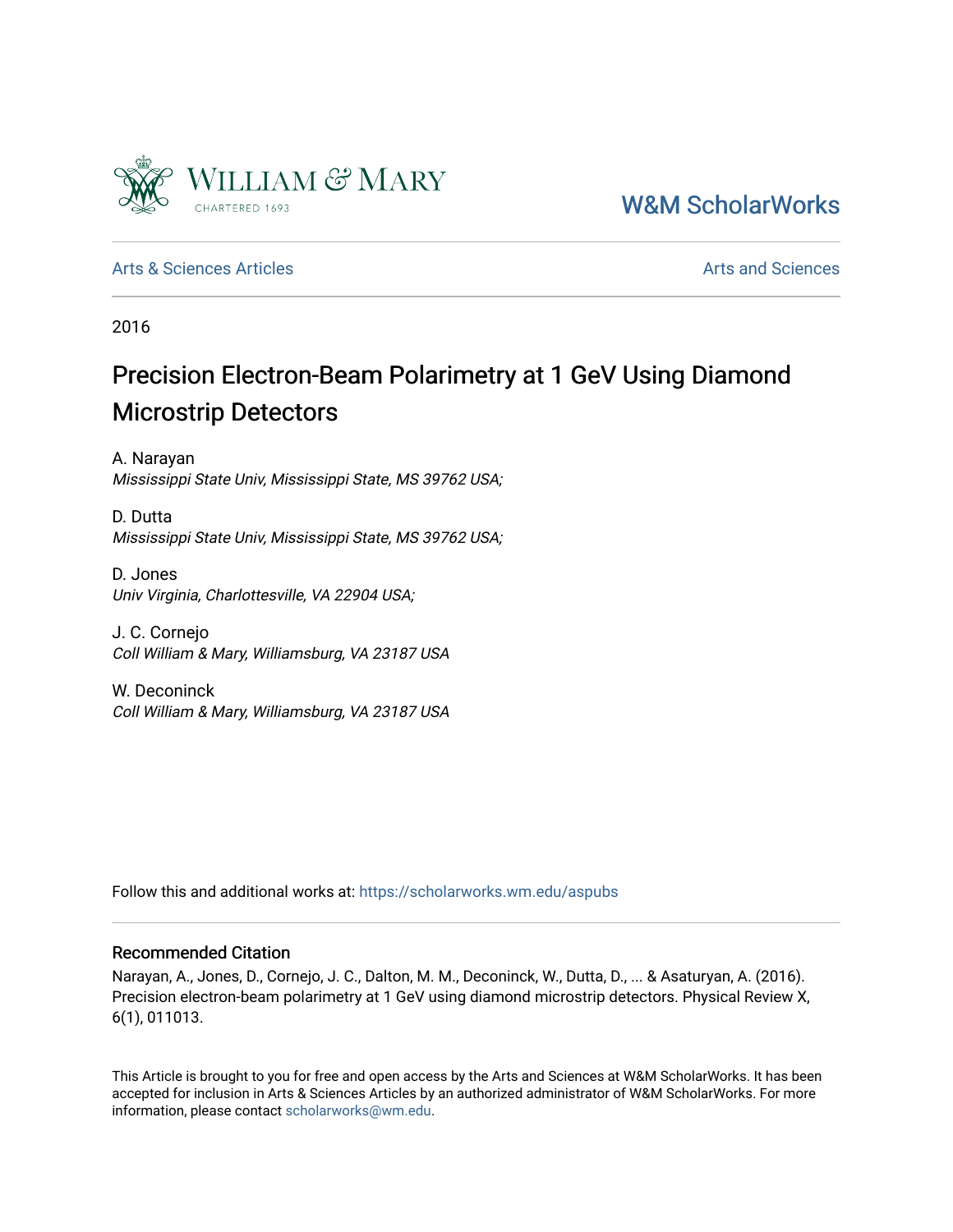# Precision Electron-Beam Polarimetry at 1 GeV Using Diamond Microstrip Detectors

<span id="page-1-1"></span>A. Narayan,<sup>1</sup> D. Jones,<sup>2</sup> J. C. Cornejo,<sup>3</sup> M. M. Dalton,<sup>2,4</sup> W. Deconinck,<sup>3</sup> D. Dutta,<sup>[1,\\*](#page-1-0)</sup> D. Gaskell,<sup>4</sup> J. W. Martin,<sup>5</sup> K. D. Paschke,<sup>2</sup> V. Tvaskis,<sup>5,6</sup> A. Asaturyan,<sup>7</sup> J. Benesch,<sup>4</sup> G. Cates,<sup>2</sup> B. S. Cavness,<sup>8</sup> L. A. Dillon-Townes,<sup>4</sup>

G. Hays,<sup>4</sup> E. Ihloff,<sup>9</sup> R. Jones,<sup>10</sup> P.M. King,<sup>11</sup> S. Kowalski,<sup>12</sup> L. Kurchaninov,<sup>13</sup> L. Lee,<sup>13</sup> A. McCreary,<sup>14</sup>

M. McDonald,<sup>5</sup> A. Micherdzinska,<sup>5</sup> A. Mkrtchyan,<sup>7</sup> H. Mkrtchyan,<sup>7</sup> V. Nelyubin,<sup>2</sup> S. Page,<sup>6</sup> W. D. Ramsay,<sup>13</sup>

P. Solvignon,<sup>4</sup> D. Storey,<sup>5</sup> A. Tobias,<sup>2</sup> E. Urban,<sup>15</sup> C. Vidal,<sup>9</sup> B. Waidyawansa,<sup>11</sup> P. Wang,<sup>6</sup> and S. Zhamkotchyan<sup>7</sup>

<sup>1</sup>Mississippi State University, Mississippi State, Mississippi 39762, USA  $\frac{2I_{\text{Linear}}}{I}$ 

 $10^2$ University of Virginia, Charlottesville, Virginia 22904, USA

 ${}^{3}$ College of William and Mary, Williamsburg, Virginia 23187, USA

<sup>4</sup>Thomas Jefferson National Accelerator Facility, Newport News, Virginia 23606, USA

University of Winnipeg, Winnipeg, Manitoba R3B 2E9, Canada

<sup>6</sup> University of Manitoba, Winnipeg, Manitoba R3T 2N2, Canada

<sup>7</sup>Yerevan Physics Institute, Yerevan, 375036, Armenia

 $^{8}$ Angelo State University, San Angelo, Texas 76903, USA<br> $^{9}$ MIT Bates Linear Accelerator Center, Middleton, Massachusetts 01949, USA

<sup>10</sup>University of Connecticut, Storrs, Connecticut 06269, USA<br><sup>11</sup>Ohio University, Athens, Ohio 45701, USA<br><sup>12</sup>Massachusetts Institute of Technology, Cambridge, Massachusetts 02139, USA<br><sup>13</sup>TRIUMF, Vancouver, British Colu

(Received 23 July 2015; revised manuscript received 18 November 2015; published 16 February 2016)

We report on the highest precision yet achieved in the measurement of the polarization of a low-energy,  $\mathcal{O}(1 \text{ GeV})$ , continuous-wave (CW) electron beam, accomplished using a new polarimeter based on electron-photon scattering, in Hall C at Jefferson Lab. A number of technical innovations were necessary, including a novel method for precise control of the laser polarization in a cavity and a novel diamond microstrip detector that was able to capture most of the spectrum of scattered electrons. The data analysis technique exploited track finding, the high granularity of the detector, and its large acceptance. The polarization of the 180- $\mu$ A, 1.16-GeV electron beam was measured with a statistical precision of  $< 1\%$  per hour and a systematic uncertainty of 0.59%. This exceeds the level of precision required by the  $Q_{weak}$ experiment, a measurement of the weak vector charge of the proton. Proposed future low-energy experiments require polarization uncertainty < 0.4%, and this result represents an important demonstration of that possibility. This measurement is the first use of diamond detectors for particle tracking in an experiment. It demonstrates the stable operation of a diamond-based tracking detector in a high radiation environment, for two years.

DOI: [10.1103/PhysRevX.6.011013](http://dx.doi.org/10.1103/PhysRevX.6.011013) Subject Areas: Nuclear Physics, Particles and Fields

#### I. INTRODUCTION

High-precision physics experiments using polarized electron beams rely on accurate knowledge of beam polarization to achieve their ever-improving precision. A parity-violating electron-scattering experiment in Hall C at Jefferson Lab (JLab), known as the  $Q_{weak}$  experiment, is the most recent example [\[1,2\]](#page-8-0). The  $Q_{\text{weak}}$  experiment

<span id="page-1-0"></span>[\\*](#page-1-1) Corresponding author.

aims to test the Standard Model of particle physics by providing a first precision measurement of the weak vector charge of the proton, from which the weak mixing angle will be extracted with the highest precision away from the  $Z^0$  pole. With the  $Q_{weak}$  experiment proposed to obtain a statistical precision of 2.1% on the parity-violating asymmetry, the uncertainty goal for beam polarimetry was 1%. Two future precision Standard Model tests at JLab, SOLID and MOLLER, have far more stringent polarimetry requirements of 0.4% [\[3,4\]](#page-8-1).

In order to meet the high-precision requirement of the  $Q_{weak}$  experiment, a new polarimeter based on electronphoton scattering (Compton scattering) was constructed in experimental Hall C [\[2,5\]](#page-8-2). This polarimeter could be operated without disrupting the electron beam, allowing for

d.dutta@msstate.edu

Published by the American Physical Society under the terms of the [Creative Commons Attribution 3.0 License.](http://creativecommons.org/licenses/by/3.0/) Further distribution of this work must maintain attribution to the author(s) and the published article's title, journal citation, and DOI.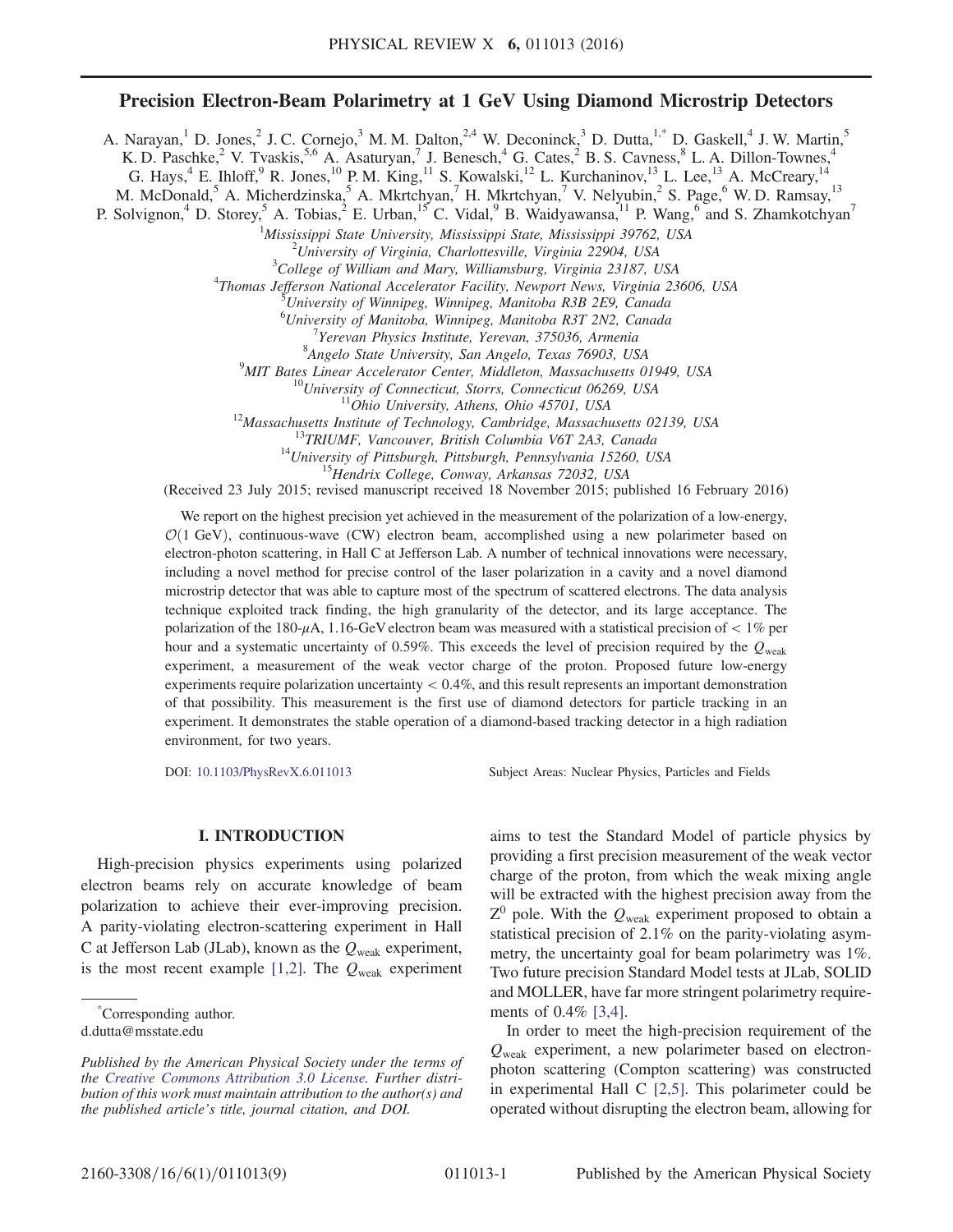continuous polarization measurement during the  $Q_{weak}$ experiment. An existing polarimeter in Hall C, using a magnetized iron foil target to measure polarized e−e<sup>−</sup> scattering (Møller scattering) has previously reported a polarization measurement significantly better than 1% [\[6,7\]](#page-8-3). However, the Møller measurement is destructive to the polarized beam and requires reduced beam current; therefore, the results must be extrapolated in beam current and interpolated in time between the dedicated measurements.

In this paper, we present the first measurement of electronbeam polarization with the new Hall C Compton polarimeter, with the best precision ever achieved in this energy range (0.6%), and we directly compare the result with the Hall C Møller polarimeter. With each polarimeter reporting precision better than 1%, a direct comparison of the two independent measurements provides a valuable cross-check of electron-beam polarimetry techniques. These results also suggest that the rigorous demands of future experiments can be met.

Compton polarimetry is an established technique [8–[18\]](#page-8-4) which involves measuring a known QED double-spin asymmetry in electron scattering from a photon beam of known polarization. The scattering asymmetry varies with the fraction of electron-beam energy transferred to the scattered photon, with the maximum asymmetry occurring at the kinematic limit for maximum backscattered photon energy. The Compton-scattered electrons and photons can be independently measured and analyzed to determine the polarization of the electron beam. Most Compton polarization measurements have primarily analyzed the backscattered photons [8–[16\]](#page-8-4), and reliance on electron measurements has been less common [\[17,18\].](#page-8-5) Both the maximum scattering asymmetry and the maximum fraction of beam energy transferred to the photon increase quadratically with beam energy. For this reason, Comptonscattering measurements are significantly more difficult at low beam energies.

The SLC Large Detector (SLD) Compton polarimeter at the Stanford Linear Collider (SLC) [\[17\]](#page-8-5) detected scattered electrons in a segmented gas Čerenkov detector with a reported precision of 0.5%—the only Compton polarimetry measurement more precise than this work. Operating at lower energies, the Compton polarimeter in Hall A at Jefferson Lab has reported a precision of about 1% by detecting the Compton-scattered electrons in a silicon microstrip detector [\[18\]](#page-8-6) at a beam energy of 3 GeV and, in separate measurements, by integrating the total power of Compton-scattered photons in a total-absorption Gadolinium oxyorthosilicate (GSO) calorimeter [\[19\]](#page-8-7) at 1–3 GeV [\[16,20\]](#page-8-8).

The  $Q_{\text{weak}}$  measurement presented new challenges to this established polarimetry technology. The very precise SLD result was achieved with a 532-nm laser at a beam energy of 46.5 GeV, providing a maximum asymmetry  $A_{\rm exp} \sim 0.75$ and a maximum photon energy of almost 60% of the electron-beam energy. At the relatively low energy  $(1.16 \text{ GeV})$  of the electron beam for the  $Q_{\text{weak}}$  experiment, the maximum Compton asymmetry  $A_{\rm exp} \sim 0.04$  is significantly smaller, and only 5% of the electron energy can be transferred to the photon. The small asymmetry requires large luminosity to achieve sufficient statistical precision, while the lower kinematic limit implies that an electron detector must be positioned close to the primary beam and have high granularity to achieve suitable resolution on the scattered electron momentum.

The electron accelerator at Jefferson Lab operates at 1497 MHz with a beam repetition rate of 499 MHz to each of the three experimental halls and a bunch width of ≈0.5 ps. The small 2-ns spacing between each beam bunch implies that from the perspective of most detectors, the electron beam is essentially CW. In Compton polarimeters used in colliders (for example at the Hadron Electron Ring Accelerator (HERA) and SLD), the repetition rate of the electron beam was quite modest (on the order of 100 s of Hz), and it was possible to use low average power, pulsed lasers to achieve high instantaneous scattering rates, and hence excellent background suppression. This approach was not possible at Jefferson Lab, and a CW laser system was required.

The desired high luminosity was achieved by storing laser photons in a Fabry-Pérot cavity, even though past measurements of the laser polarization have proven to be challenging in evacuated Fabry-Pérot cavities. An innovative technique for maximizing the laser polarization by analyzing the reflected light at the cavity entrance was employed during the  $Q_{\text{weak}}$  experiment.

The high signal count rate, expected large background close to the beam, and proposed experimental run of 200 days required the selection of radiation-hard detection systems. A diamond microstrip detector was selected for electron detection. The well-established radiation hardness of diamond [\[21,22\]](#page-8-9) and its insensitivity to synchrotron radiation were the most important considerations in this choice. While diamond microstrip detectors have been demonstrated in test beams [\[23,24\],](#page-8-10) and other diamond detector configurations have been used in beam condition monitors [25–[30\],](#page-8-11) this is the first application of a diamond detector in an experiment as a particle tracking detector.

## II. THE HALL C COMPTON POLARIMETER

A schematic of the Compton polarimeter in Hall C at JLab is shown in Fig. [1](#page-3-0), and details can be found in Refs. [\[2,5\]](#page-8-2). The CW electron beam was deflected vertically by two dipole magnets to where it could interact with the photon target. Circularly polarized 532-nm laser light was injected into a Fabry-Pérot optical cavity, in the beam-line vacuum, with a gain of approximately 200. The injection laser, a Coherent Verdi [\[31\]](#page-9-0) with an output of 10 W, was locked to the cavity. The 0.85-m long optical cavity crossed the electron beam at 1.3 °.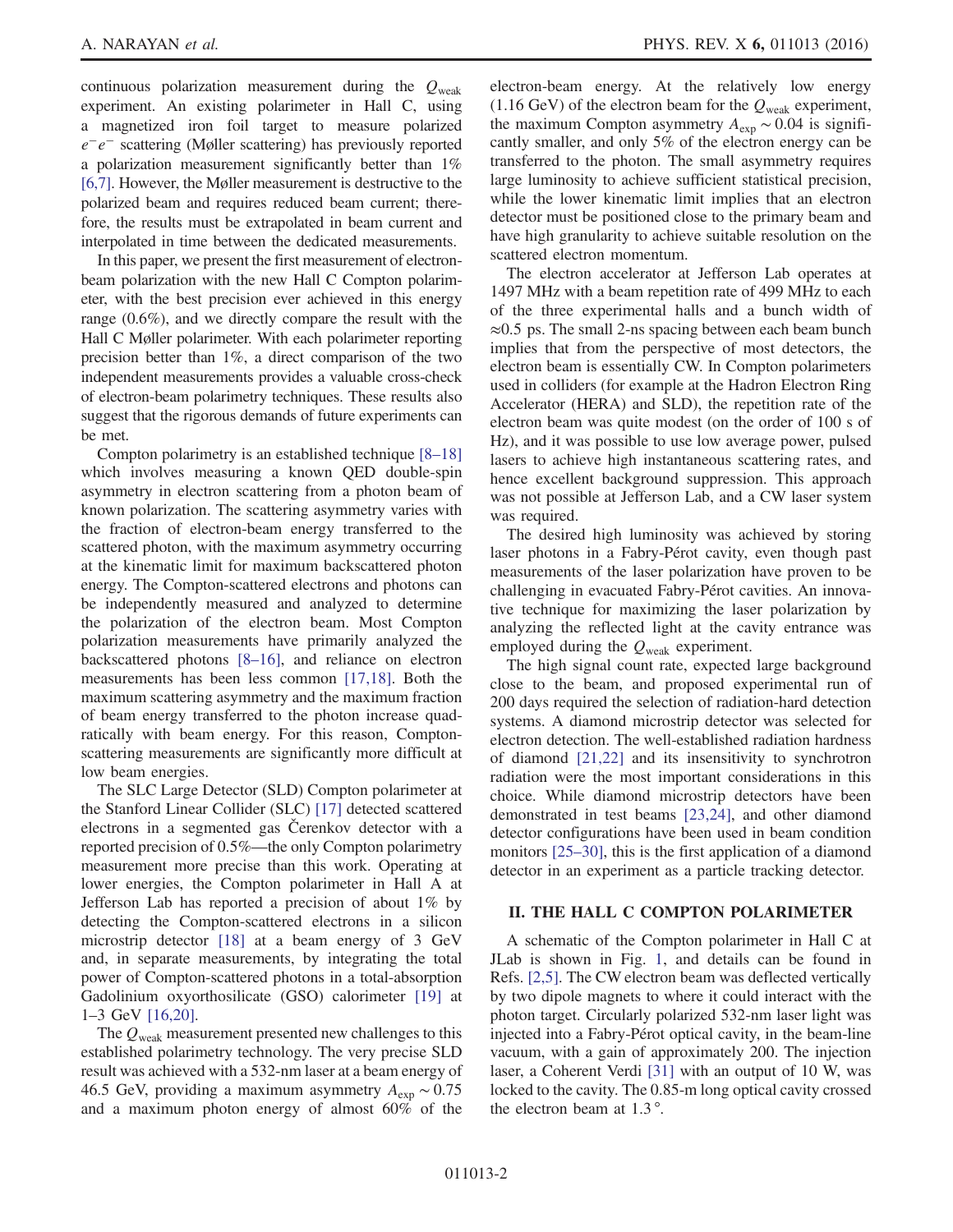<span id="page-3-0"></span>

FIG. 1. Schematic diagram of the JLab Hall C Compton polarimeter. Four identical dipole magnets form a magnetic chicane that displaces the 1.16-GeV electron beam vertically downward by 0.57 m. An external low-gain Fabry-Pérot laser cavity provides a highintensity (about 1.7 kW) beam of circularly polarized green (532-nm) photons. The laser light is focused at the interaction region  $(\sigma_{\text{wait}} \sim 90 \mu \text{m})$ , and it is larger than the electron-beam envelope  $(\sigma_{x/y} \sim 40 \mu \text{m})$ . The photon detector was not used for these results.

After interacting with the photon target, the electron beam was deflected back to the nominal beam line with a second pair of dipole magnets. The Compton-scattered photons passed through an aperture in the third magnet and were detected in an array of  $PbWO<sub>4</sub>$  crystals. The analysis of the detected photons was used as a cross-check of the electron analysis. The third chicane magnet bent the primary beam by 10.1°, also separating the Comptonscattered electrons from the primary beam by up to 17 mm before the fourth dipole. Here, the scattered electrons were incident on the electron detector, a set of four planes of diamond microstrip detectors. Remote actuation allowed the detector distance to the primary beam to be varied. Data were taken with the innermost strip a mere 5 mm from the beam, with routine operation at 7 mm from the beam. This range allowed the detection of most of the Compton electron spectrum, including the zero crossing of the asymmetry 8.5 mm from the primary beam.

The electron detectors were made from  $21 \times 21 \times$ 0.5 mm<sup>3</sup> plates of synthetic diamond grown using chemical vapor deposition (CVD) [\[32\]](#page-9-1). A novel Ti-Pt-Au metalization was used to deposit electrodes on the diamond plates. Each diamond plate has 96 horizontal metalized electrode strips with a pitch of 200  $\mu$ m (180  $\mu$ m of metal and a  $20-\mu m$  gap) on one side. The Compton spectrum is spread over 50–60 strips, allowing a precise measurement of the shape. A schematic of a single detector plane is shown in Fig. [2.](#page-3-1) The strips were read out using custom low noise amplifiers and discriminators, grouped together with 48 channels in a single module [\[33\]](#page-9-2). The detector signal (about 9000  $e^-$ ) is transported to the readout electronics on a set of 55-cm long, 5-layer, Kapton flexible printed circuit boards [\[34\]](#page-9-3) with a capacitance of 60–90 pF. The noise and gain for a typical channel was about  $1000 e^-$  and  $100$  mV/fC, respectively. The low backgrounds resulting from the insensitivity of the diamond detectors to synchrotron radiation, together with the low noise of the readout, in spite of its large separation from the detectors, helped mitigate the challenges posed by the small signal size of diamond detectors.

The detectors were operated in single electron mode. The data acquisition (DAQ) system employed a set of field programmable gate array (FPGA) based logic modules [\[35\]](#page-9-4) to implement a track-finding algorithm, which generated a trigger when a strip in the same cluster of four adjacent strips was identified in multiple active planes. The Comptonscattered electrons are approximately perpendicular to the detector planes and almost colinear with the incident electron beam; hence, they deviate by  $\lt 2$  strips between the planes furthest apart. Three detector planes were used during the experiment, and the typical trigger condition required two out of three planes with a trigger rate of 70–90 kHz. The strip hits were histogrammed on the FPGA modules and read out during each helicity reversal (beam helicity was reversed at a rate of 960 Hz). Untriggered hits were also recorded and were used for studying DAQ dead time and trigger inefficiencies. With the track-finding trigger, electronic noise was suppressed by a factor of 100–200 compared to the untriggered mode, which led to a significantly better signalto-background ratio in the triggered mode, but at the cost of a few percent DAQ inefficiency due to the combination of

<span id="page-3-1"></span>

FIG. 2. A schematic diagram of the CVD diamond plate mounted on an alumina frame, which forms a single detector plane. There were 96 Ti-Pt-Au strips deposited on the front face of the diamond plate, which was attached to the frame using a silver epoxy. The strips were connected to Au traces on the alumina frame with aluminum wire bonds. The traces terminated on two 50-pin connectors. A high voltage (HV) bias of about −300 V was applied to the back side of the diamond plate via a miniature HV connector.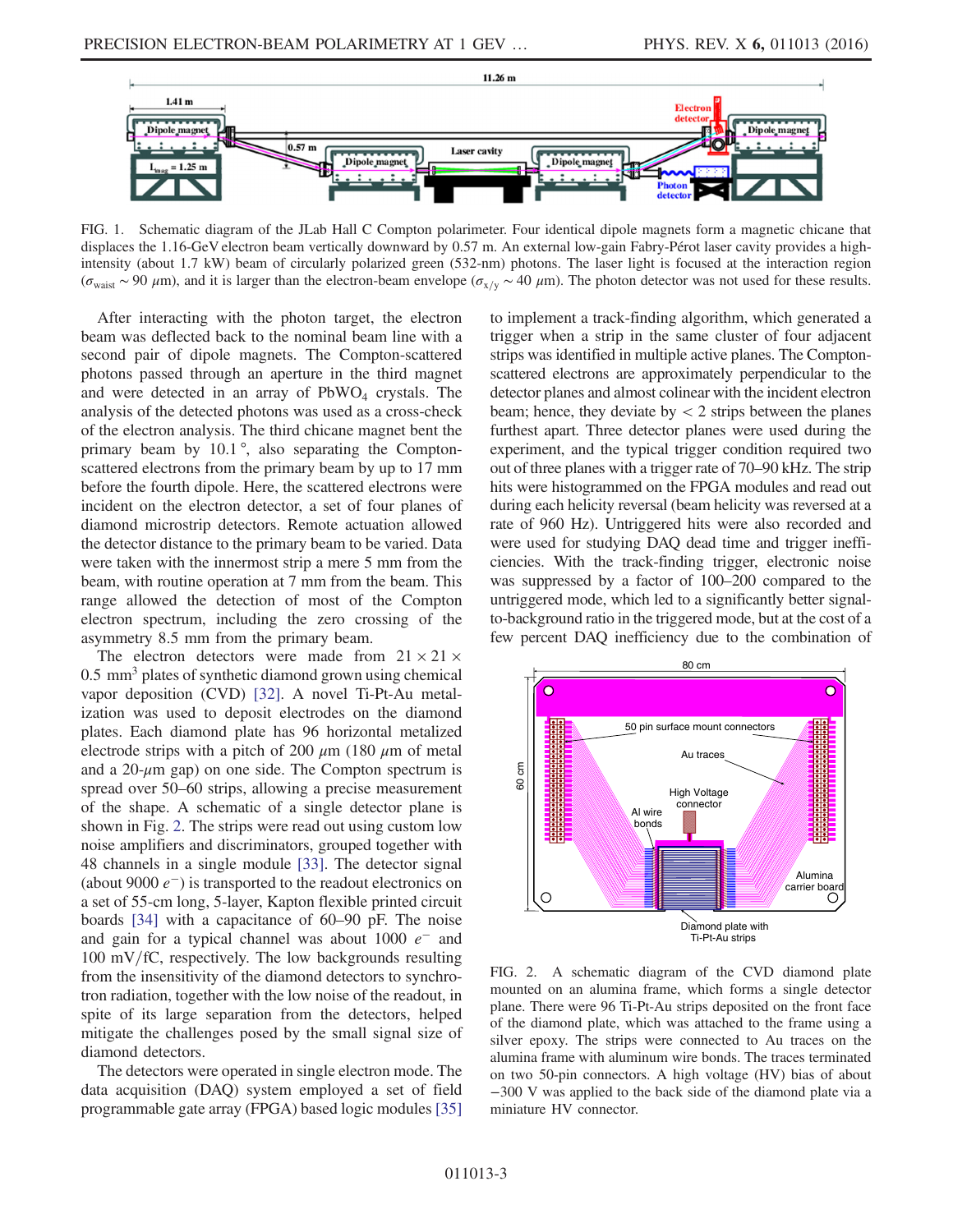<span id="page-4-0"></span>

FIG. 3. Yield and asymmetry data from a single detector plane plotted versus detector strip number, for a typical hour-long run. Statistical uncertainties only. (Top panel) The charge normalized yield at a beam current of 180  $\mu$ A and laser intensity of 1.7 kW. The laser-on yield is shown in red, and the laser-off (background) yield is shown in shaded blue. (Middle panel) The measured Compton asymmetry (background-subtracted). The solid red line is a fit to Eq. [\(2\)](#page-4-1). (Bottom panel) The background asymmetry from the laser-off period. The solid red line is a fit to a constant value.

dead time and trigger inefficiency. Improvements in the DAQ design can readily eliminate these inefficiencies in the future. Although they were not needed for this application, the hits on all planes and the track information can be readily used to improve the resolution of the detector; however, a careful determination of the strip-wise efficiency for each plane would be required in order to determine the total detector efficiency.

For a beam current of 180  $\mu$ A and a laser intensity of 1.7 kW, the total untriggered rate in the detector was 130–180 kHz (about 2.5 kHz per strip). The well-tuned electron-beam, low-noise electronics, and the insensitivity of diamond to synchrotron radiation contributed to a signalto-background ratio of  $\mathcal{O}(10)$ , as demonstrated by the Compton and the background spectra shown in Fig. [3](#page-4-0) (top panel). The detector efficiency was estimated to be 70% by comparing the expected to the observed rates. The small signal sizes, large distance between the detector and the readout electronics, and a threshold to reduce noise led to the inefficiency. Over the 2-year running period of the  $Q_{\text{weak}}$  experiment, the detectors were exposed to a radiation dose of 100 kGy from electrons (synchrotron radiation not included). No degradation of the detector performance was observed, demonstrating the intended radiation hardness and the stability of the charge collection process over extended periods, which is relevant for using diamond as tracking detectors. The strip-to-strip variation in efficiency, which was shown to have a negligible impact on the asymmetry measurement, may be of concern in other applications.

### III. ANALYSIS AND RESULTS

The electron-beam helicity was reversed at a rate of 960 Hz in a pseudorandom sequence of quartets. The Compton laser was operated in 90-second cycles (60 s on and 30 s off). The laser-off data were used to measure the background, which was subtracted from the laser-on yield for each electron helicity state The signal-to-background ratio was 5–20, depending on the strip. The measured asymmetry was built from the yields using

$$
A_{\exp} = \frac{Y^+ - Y^-}{Y^+ + Y^-},\tag{1}
$$

where  $Y^{\pm} = N_{\text{on}}^{\pm}/Q_{\text{on}}^{\pm} - N_{\text{off}}^{\pm}/Q_{\text{off}}^{\pm}$  is the charge normalized Compton yield for each detector strip,  $N_{\text{on/off}}^{\pm}$  is the number of detected counts, and  $Q_{on/off}^{\pm}$  is the beam charge, accumulated during the laser (on/off) period for the  $(\pm)$ electron helicity state. A statistical precision of  $\lt 1\%$  per hour was routinely achieved. Typical yield spectra for the laser-on and laser-off periods are shown in Fig. [3](#page-4-0) (top). Consistent results were obtained by subtracting the background over 1 laser cycle (90 s) and also over about 900 s. A typical spectrum for an hour-long run is shown in Fig. [3](#page-4-0). The background asymmetry is consistent with zero within the statistical uncertainties.

<span id="page-4-1"></span>The electron-beam polarization  $P_e$  was extracted by fitting the measured asymmetry to the theoretical Compton asymmetry, using

$$
A_{\exp}^n = P_e P_\gamma A_{\text{th}}^n,\tag{2}
$$

where  $P_{\gamma}$  is the polarization of the photon beam and  $A_{\text{th}}^{n}$  is the  $\mathcal{O}(\alpha)$  theoretical Compton asymmetry for fully polarized electrons and photon beams in the nth strip. The theoretical Compton asymmetry  $A_{\text{th}}(\rho)$  was calculated as a function of the dimensionless variable

$$
\rho = \frac{E_{\gamma}}{E_{\gamma}^{\text{max}}} \approx \frac{E_e^{\text{beam}} - E_e}{E_e^{\text{beam}} - E_e^{\text{min}}},\tag{3}
$$

where  $E_{\gamma}$  is the energy of a backscattered photon,  $E_{\gamma}^{\text{max}}$  is the maximum allowed photon energy, and  $E_e$ ,  $E_e^{\text{min}}$ , and  $E_e^{\text{beam}}$  are the scattered electron energy, its minimum value, and the electron-beam energy, respectively.  $A_{\text{th}}^n$  is related to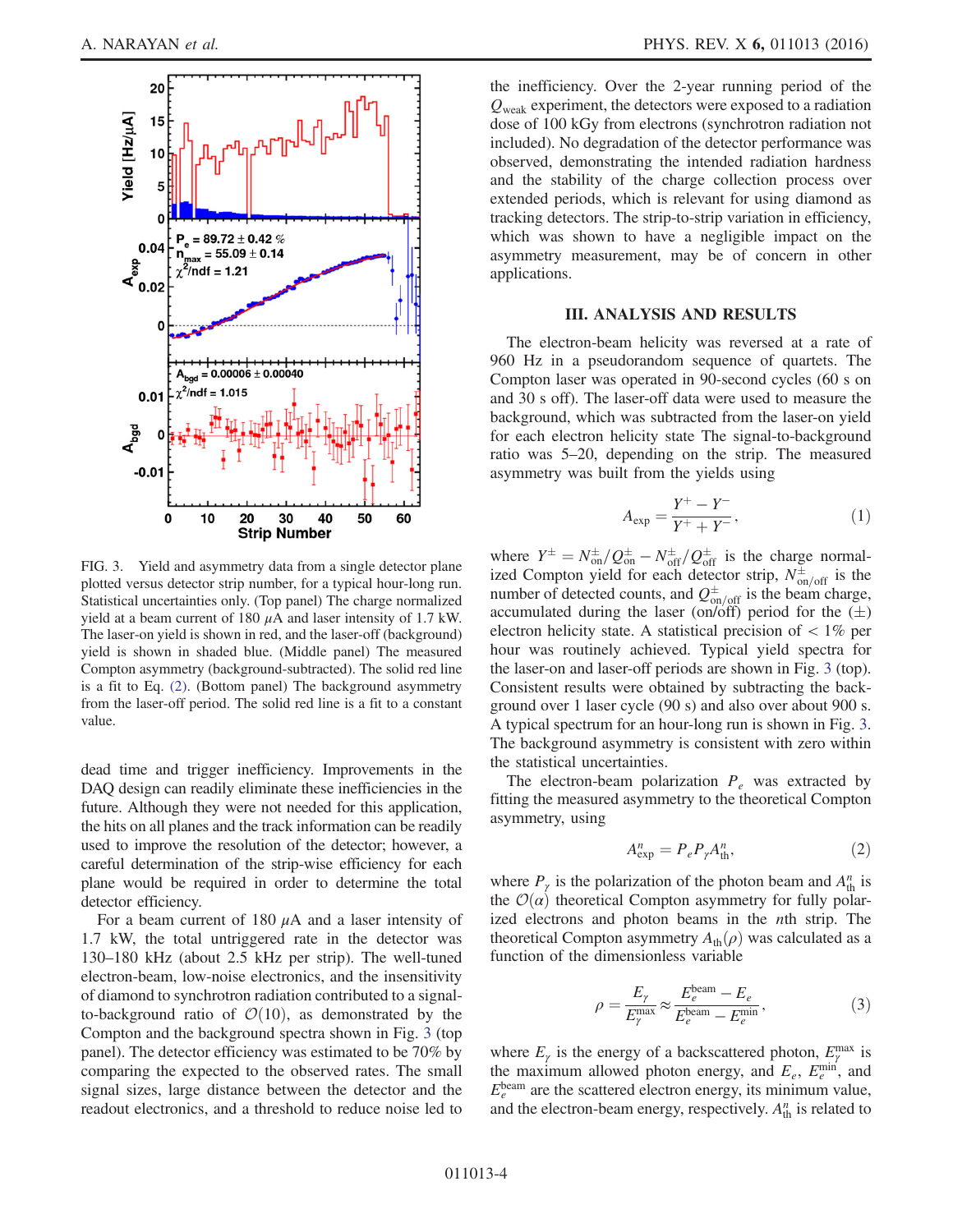$A_{\text{th}}(\rho)$  by mapping  $\rho$  to the strip number. The mapping is performed using the knowledge of the magnetic field in the third dipole, the geometry of the chicane, the strip pitch and the position of the kinematic end point (Compton edge) expressed as a strip position  $n_{\text{max}}$ . An initial estimate of the kinematic end point,  $n_{\text{max}}$ , was determined from the edge of the yield spectrum. It was observed to vary slowly, as the electron-beam angle drifted, by up to  $\pm 0.5$  mrad.

Radiative corrections to the Compton asymmetry were calculated to leading order with a low-energy approximation applicable for few-GeV electrons [\[36\]](#page-9-5). The radiative correction to the asymmetry was  $< 0.3\%$  in all strips.

Equation [\(2\)](#page-4-1) was fit to the measured asymmetries with  $P_e$  and  $n_{\text{max}}$  as the two free parameters. No systematic deviation of the shape of the asymmetry was observed. A typical fit is shown in Fig. [3](#page-4-0). The  $\chi^2$  per degree of freedom of the fit, considering statistical uncertainties only, ranges between 0.8 and 1.5 for 50–60 degrees of freedom. The detection of a large fraction of the Compton electron spectrum, spanning both sides of the zero crossing of the Compton asymmetry, significantly improved the robustness of the fit. The fit quality was validated using the simulation discussed below.

The systematic uncertainty in the determination of  $P_e$  is summarized in Table [I.](#page-5-0) In previous polarimeters using a laser system based on a Fabry-Pérot cavity, knowledge of the laser polarization was a significant source of uncertainty. Previous quoted uncertainties for the laser polarization have been larger than the total uncertainty for the present measurement. At Jefferson Lab, for example, uncertainties ranging from  $0.6\%$  to  $1.1\%$  have been reported [14–[16\].](#page-8-12)

<span id="page-5-0"></span>TABLE I. Systematic uncertainties.

| Source                                | Uncertainty          | $\Delta P/P\%$ |
|---------------------------------------|----------------------|----------------|
| Laser polarization                    | 0.18%                | 0.18           |
| Helicity correl. beam                 | 5 nm, 3 nrad         | < 0.07         |
| Plane to plane                        | Secondaries          | 0.00           |
| Magnetic field                        | $0.0011$ T           | 0.13           |
| Beam energy                           | 1 MeV                | 0.08           |
| Detector $z$ position                 | $1 \text{ mm}$       | 0.03           |
| Trigger multiplicity                  | $1-3$ planes         | 0.19           |
| Trigger clustering                    | $1-8$ strips         | 0.01           |
| Detector tilt $(x, y \text{ and } z)$ | 1 degree             | 0.06           |
| Detector efficiency                   | $0.0 - 1.0$          | 0.1            |
| Detector noise                        | up to $20\%$ of rate | 0.1            |
| Fringe field                          | 100%                 | 0.05           |
| Radiative corrections                 | 20%                  | 0.05           |
| DAQ efficiency correction             | 40%                  | 0.3            |
| DAQ efficiency pt.-to-pt.             |                      | 0.3            |
| Beam vert. pos. variation             | $0.5$ mrad           | 0.2            |
| Spin precession in chicane            | 20 mrad              | < 0.03         |
| Electron detector total               |                      | 0.56           |
| <b>Grand Total</b>                    |                      | 0.59           |

Pressure induced birefringence in the vacuum window can lead to large changes in laser polarization that cannot be directly measured in the evacuated beam line. More recently, a precision of 0.3% [\[37\]](#page-9-6) has been quoted for laser polarization in a Fabry-Pérot cavity; however, even in this case, the birefringence in the vacuum window was not measured directly. Our experience suggests that without direct measurements of the window birefringence, inferred knowledge of the laser polarization in the Fabry-Pérot cavity can be flawed. A technique that bypasses this requirement is needed.

Figure [4](#page-5-1) shows our implementation of a scheme based on an optical reversibility theorem [\[38\],](#page-9-7) which relates the polarization ellipticity at the output of an optical system to the polarization of the retro-reflected light at the input, in order to maximize the circular polarization in the cavity. The technique works by analyzing the light reflected from the entrance mirror of the cavity. A polarizing beam splitter (PBS), half-wave plate, and quarter-wave plate were used to create an arbitrary polarization state, which was then propagated to the cavity through an optical system with unknown birefringence, dominated by a vacuum window. Minimizing the polarization signal, the back-reflected light that is transmitted through the PBS maximizes the degree-of-circular-polarization (DOCP) at the cavity entrance mirror.

Representing the initial (linear) laser-polarization state after the PBS as  $\varepsilon_1$ , the polarization vector at the first cavity mirror  $(\epsilon_2)$  is given by  $\epsilon_2 = M_E \epsilon_1$ . Here,  $M_E$  represents the transport through all the optical elements to the cavity entrance mirror ( $\lambda/2$ ,  $\lambda/4$ , and VW in Fig. [4\)](#page-5-1). Assuming no polarization loss, transport backwards through the same

<span id="page-5-1"></span>

FIG. 4. Scheme for maximizing the circular polarization at the cavity. Laser light entering the system passes through a PBS, halfwave plate ( $\lambda/2$ ), quarter-wave plate ( $\lambda/4$ ), and vacuum window (VW) before it is either reflected off the cavity entrance mirror (CM1) or becomes resonant in the cavity. Note that in this figure, the element VW also includes three steering mirrors, which are incorporated in the model but left out of the figure for simplicity. Depending on the polarization state at CM1, reflected light will either arrive in a reflected photodiode (RPD), used for frequencylocking feedback, or be sampled by the polarization signal (PS) photodiode behind a steering mirror. Light arriving at the cavity entrance mirror is fully circular when there is no signal in PS. Before the experiment, with part of the beam-line vacuum pipe removed, it was possible to do a direct measurement (DM) of the circular polarization in the cavity.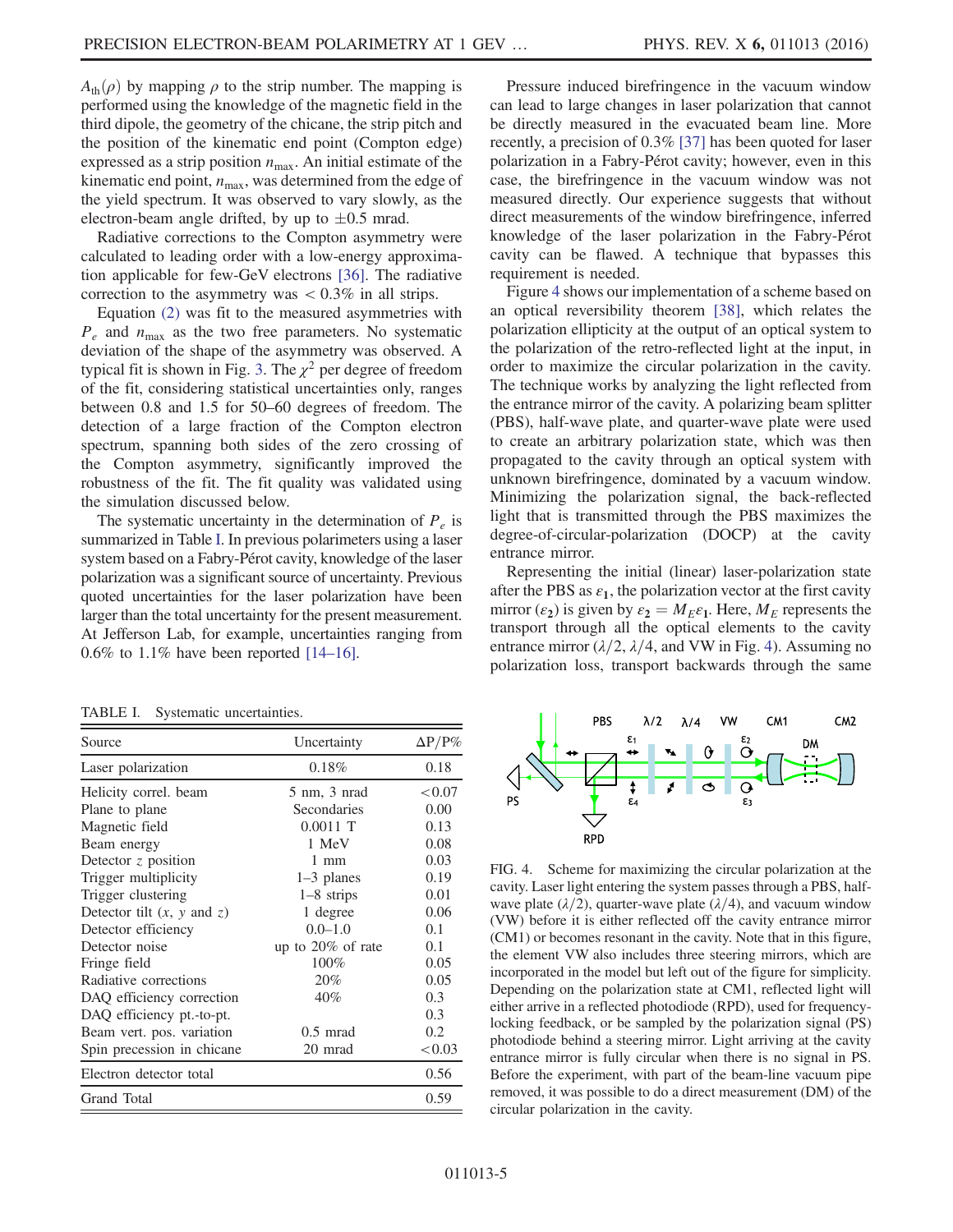optical system can be written as the transpose of the forward matrix,  $M_E^T$ . In the formalism of Ref. [\[38\]](#page-9-7), the polarization vector does not change when the light direction changes, and the vector representing the light reflected from the cavity mirror  $(\varepsilon_3)$  is equivalent to  $\varepsilon_2$ . Therefore, the polarization of the light reflected from the cavity after transport backwards through the optical system is  $\varepsilon_4 = M_E^T M_E \varepsilon_1$ . The optical reversibility theorem dictates that for a linear polarization vector  $\varepsilon_1$ , the polarization at the cavity entrance  $(\varepsilon_2)$  is circular only if  $\varepsilon_4$  is linear and orthogonal to  $\varepsilon_1$ . This means that the PBS, which creates the initial linear polarization state, will not allow the orthogonal reflected state to pass through; hence, minimization of the laser power propagating backwards through this cube ensures circular polarization at the cavity. Reference [\[37\]](#page-9-6) used an implementation of the optical reversibility theorem that is equivalent to maximizing the signal in the RPD of Fig. [4](#page-5-1). This is less sensitive than measuring polarization in extinction, such as minimizing the signal in the PS of Fig. [4,](#page-5-1) and was not used as their primary method.

To determine the uncertainty in the photon polarization, this DOCP maximization technique was directly tested in situ. With the vacuum enclosure removed, the intracavity DOCP was measured simultaneously with the polarization signal while scanning over input polarization states, with a concentration of points near the maximum DOCP, as in Fig. [5](#page-6-0), demonstrating a very close and robust correlation. The uncertainty on the laser polarization is estimated to be 0.18%, which is dominated by our ability to bound, through direct measurement, effects that might alter the polarization over the numerous reflections within the Fabry-Pérot cavity. It is expected that this bound can be improved following methods implemented in Ref. [\[39\],](#page-9-8) in particular, using an optical isolator to capture the full polarization signal. This would improve the signal-to-background ratio and allow us to study a locked cavity with arbitrary

<span id="page-6-0"></span>

FIG. 5. Direct test of the laser-polarization maximization technique. The correlation between the laser DOCP directly measured after the cavity mirror and the polarization signal extracted from the reflected light. The left panel shows the full range, while the right panel is a zoomed-in version of the region of maximum DOCP.

polarization (only near-circular polarization is possible with the current system). Effects of analyzing power, depolarization, or spatial polarization gradients are bound by the degree of extinction in the polarization signal and are included in the quoted laser-polarization uncertainty [\[40\]](#page-9-9).

The uncertainties in the measured asymmetry were studied using a Monte Carlo simulation of the Compton polarimeter, which was coded using the GEANT3 [\[41\]](#page-9-10) detector simulation package. In addition to Compton scattering, the simulation included backgrounds from beam-gas interactions and beam-halo interactions in the chicane elements. It also incorporated the effects of detector efficiency, the track-finding trigger, and electronic noise. A typical simulated strip-hit spectrum (ideal, with noise, and with noise and efficiency) and the asymmetry extracted from it are shown in Fig. [6](#page-6-1). The simulation was used to study the analysis procedure and the statistical quality of the fits that were used to extract the beam polarization. It was demonstrated that the central value of the polarization fit parameter was typically insensitive to small distortions to the electron spectrum such as a few missing or noisy strips and the observed strip-to-strip variation in efficiency. The simulation was also used to study a variety of sources of systematic uncertainties. For each source, the relevant parameter was varied within the expected range of uncertainty, and the range of variation of the extracted polarization was listed as its contribution to the systematic uncertainty.

<span id="page-6-1"></span>

FIG. 6. (Top panel) Typical Monte Carlo simulated Compton spectra for a single detector plane; ideal (black open circles), with noise (red), and with detector efficiency (blue, shaded). (Bottom panel) The Compton asymmetry extracted from the simulated spectrum including detector efficiency (blue circles), and a twoparameter fit to the calculated asymmetry (red line). The input asymmetry was 85%.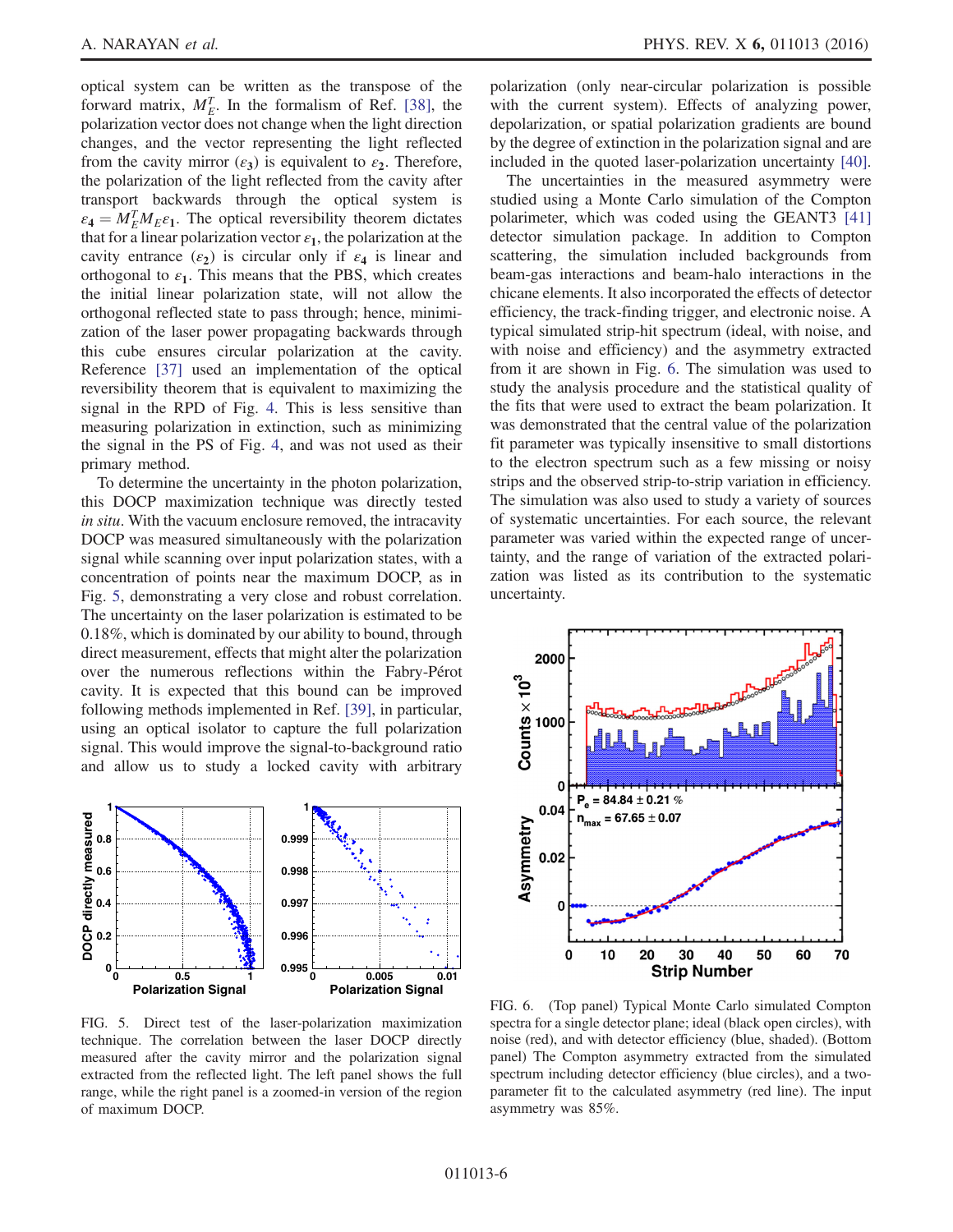The Monte Carlo simulation demonstrated that secondary particles knocked out by the Compton-scattered electron passing through the first detector plane produced a 0.4% change in the extracted polarization in the subsequent planes, consistent with observation. A correction for the second and third planes could be made but at the cost of a slightly higher systematic uncertainty, and hence, only the results from the first detector plane are quoted here. Although all three planes were used in the tracking trigger, the results from the first detector plane were shown by the simulation to be insensitive to this effect.

There were several sources of rate-dependent efficiency associated with the DAQ system, such as the algorithm used to identify electron tracks and form the trigger, and the dead time due to a busy (hold-off) period in the DAQ. A digital logic simulation platform, Modelsim [\[42\],](#page-9-11) was used to model the DAQ system. Simulated Compton events, backgrounds, and noise signals were processed with this model, which made a detailed account of the logic and delays from the internal signal pathways in the FPGA modules and the external electronic chain.

These results were used to determine a correction to the detector yields, for each hour-long run, based on the detector rates during the run. This correction is calculated and applied for each beam helicity state independently. An estimate of the systematic uncertainty due to this correction was determined from the variation of the ratio of the polarizations extracted from the corrected, triggered data to those obtained from the untriggered data over a wide range of signal rates and several difference trigger conditions. The DAO efficiency correction resulted in  $\lt 1\%$  change in the extracted polarization.

The extracted beam polarization for the entire second running period of the  $Q_{\text{weak}}$  experiment is shown in Fig. [7](#page-7-0). Changes at the electron source, indicated by the dashed and solid vertical lines, led to discontinuities in the beam polarization. Each point is shown with systematic uncertainties that may vary for each measurement, while a common systematic uncertainty of 0.42% applies to all points together.

These results are quantitatively compared to results [\[2\]](#page-8-2) from the Møller polarimeter by examining periods of stable polarization between changes in the polarized source. Previous cross-comparisons between polarimeters in this energy range have uncovered significant discrepancies between various polarimeters [\[43\].](#page-9-12) The ratio of Compton to Møller measurements, when averaged over these stable periods using statistical and point-to-point systematic uncertainties, was  $1.007 \pm 0.003$ . The results are compatible within the total relative normalization uncertainty of 0.77%. This is the first direct comparison of two independent polarimeters with better than 1% precision.

Future experiments will require a polarimetry precision of 0.4% with beam energies between 6 and 11 GeV. Our results indicate that these goals are within reach of

<span id="page-7-0"></span>

FIG. 7. The extracted beam polarization for the 1.16-GeV,  $180-\mu A$  electron beam, as a function of run number and averaged over 30-hour-long periods, during the second-run period of the  $Q_{\text{weak}}$  experiment (blue, solid circle). Also shown are the results from the intermittent measurements with the Møller polarimeter [\[2\]](#page-8-2) (red, open square). The inner error bars show the statistical uncertainty, while the outer error bar is the quadrature sum of the statistical and point-to-point systematic uncertainties. The solid bands show the additional normalization or scale-type systematic uncertainty (0.42% Compton and 0.65% Møller). The dashed and solid (green) vertical lines indicate changes at the electron source.

Compton polarimetry. Recent results using a photon detector in integrating mode [\[16\]](#page-8-8) have demonstrated that uncertainties in the photon analysis (excluding the laser polarization) are at the level of 0.5%. Such a measurement could be combined with an independent electron analysis as demonstrated here, with a precision approaching 0.5%, with the dominant systematic error in common between the two analyses being the uncertainty on intracavity laser polarization  $(< 0.2\%)$ . It is worth noting that further gains are possible: The dominant errors in the electron analysis relate to rate-dependent DAQ inefficiencies, which would undoubtedly be reduced through refinement of the logic and timing parameters, while improvements in gain stability and linearity measurements would further improve the photon measurements. The increased beam energies for planned future measurements are also more favorable to Compton polarimetry.

## IV. CONCLUSIONS

The polarization of a 1.16-GeV CW electron beam was measured with a systematic uncertainty of 0.59%. The interacting photon polarization was maximized and the uncertainty reduced using a novel technique based on the reflected incident light. We used diamond microstrip detectors for the first time as tracking detectors and demonstrated their ability to withstand a high radiation dose, as well as their stability over long periods. The high granularity of the detectors and the measurement of a large fraction of the Compton electron spectrum, spanning the asymmetry zero crossing, coupled with a robust analysis technique and rigorous simulations of the polarimeter and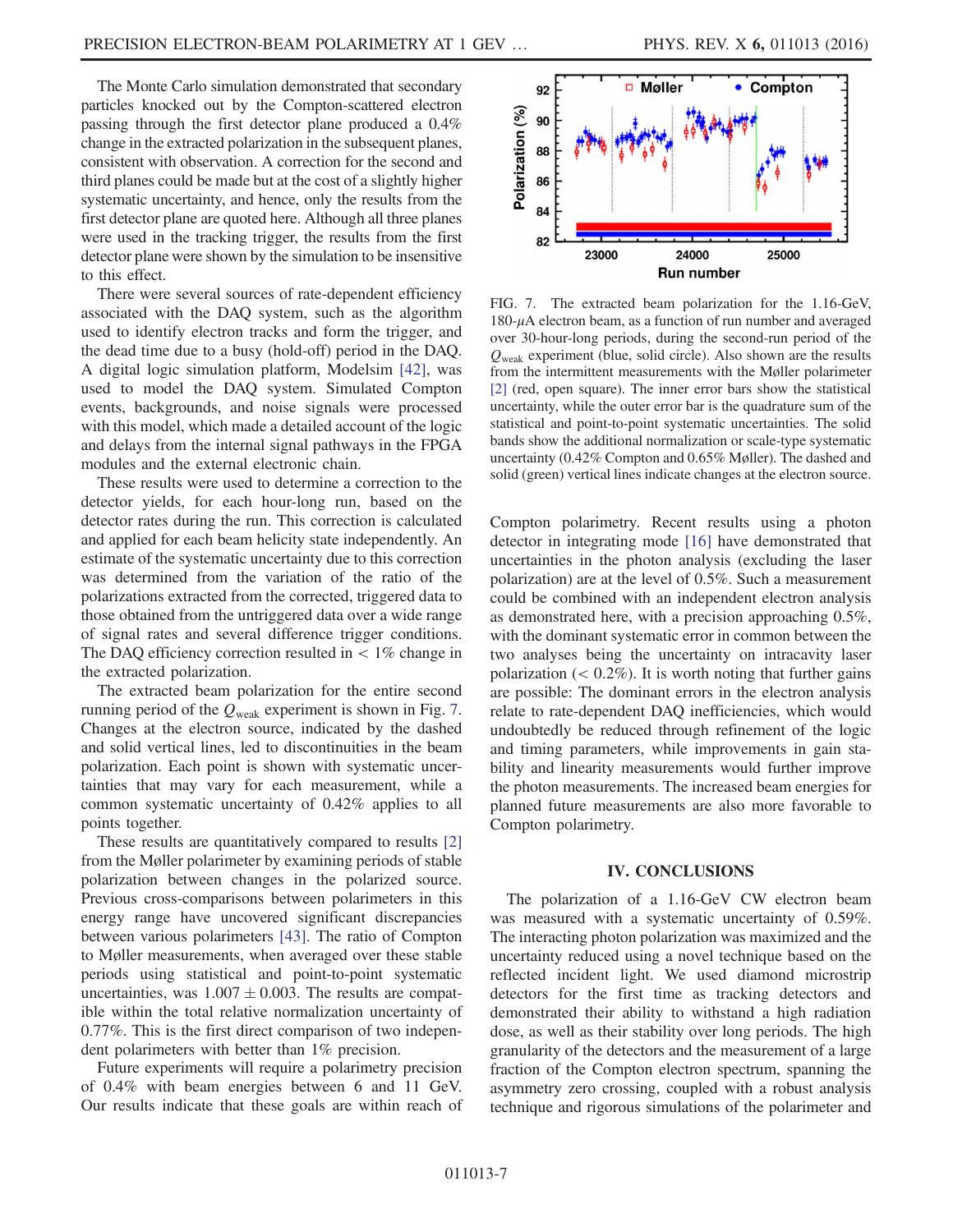the DAQ system, produced a reliable, high-precision measurement of the polarization in a high-radiation environment. Because of these technical advances, the uncertainty goal was significantly surpassed. These results suggest that even more precise electron-beam polarization measurements, such as required for the future parityviolation measurements SOLID and MOLLER, will be achievable through Compton polarimetry. Furthermore, diamond-based tracking detectors are the superior choice for high-radiation environments and should find more widespread use.

### ACKNOWLEDGMENTS

This work was funded by the U.S. Department of Energy, including Contract No. AC05-06OR23177 under which Jefferson Science Associates, LLC operates the Thomas Jefferson National Accelerator Facility, and by the U.S. National Science Foundation and the Natural Sciences and Engineering Research Council of Canada (NSERC). We wish to thank the staff of JLab, TRIUMF, and MIT-Bates for their vital support. We thank H. Kagan from Ohio State University for teaching us about diamonds, training us on characterizing them, and helping us build the prototype detector, and Tanja Horn and Ben Raydo at Jefferson Lab for suggesting and assisting with the FPGA-based readout scheme for the electron detector. We also acknowledge the University of Manitoba Nano Systems Fabrication Lab for the use of their facilities.

- <span id="page-8-2"></span><span id="page-8-0"></span>[1] D. Androic et al., First Determination of the Weak Charge of the Proton, Phys. Rev. Lett. 111[, 141803 \(2013\)](http://dx.doi.org/10.1103/PhysRevLett.111.141803).
- <span id="page-8-1"></span>[2] T. Allison et al., The Q<sub>weak</sub> Experimental Apparatus, [Nucl.](http://dx.doi.org/10.1016/j.nima.2015.01.023) [Instrum. Methods Phys. Res., Sect. A](http://dx.doi.org/10.1016/j.nima.2015.01.023) 781, 105 (2015).
- [3] MOLLER Collaboration, The MOLLER Experiment: An Ultra-Precise Measurement of the Weak Mixing Angle Using Møller Scattering, [arXiv:1411.4088.](http://arXiv.org/abs/1411.4088)
- [4] P. Souder et al., Precision Measurement of Parity-Violation in Deep Inelastic Scattering Over a Broad Kinematic Range, JLab Proposal No. PR12-10-007 (2012).
- <span id="page-8-3"></span>[5] A. Narayan, Ph.D. thesis, Mississippi State University, 2015 (unpublished).
- [6] M. Hauger et al., A High-Precision Polarimeter, [Nucl.](http://dx.doi.org/10.1016/S0168-9002(01)00197-8) [Instrum. Methods Phys. Res., Sect. A](http://dx.doi.org/10.1016/S0168-9002(01)00197-8) 462, 382 (2001).
- <span id="page-8-4"></span>[7] J. Magee, Sub-percent Precision Møller Polarimetry in Experimental Hall C, Proc. Sci., PSTP2013 (2013) 039.
- [8] D. Gustavson, J. J. Murray, T. J. Phillips, R. F. Schwitters, C. K. Sinclair, J. R. Johnson, R. Prepost, and D. E. Wiser, A Backscattered Laser Polarimeter  $e^+e$  Storage Rings, [Nucl.](http://dx.doi.org/10.1016/0029-554X(79)90268-4) [Instrum. Methods](http://dx.doi.org/10.1016/0029-554X(79)90268-4) 165, 177 (1979).
- [9] L. Knudsen, J. P. Koutchouk, M. Placidi, R. Schmidt, M. Crozon, J. Badier, A. Blondel, and B. Dehning, First Observation of Transverse Beam Polarization in LEP, [Phys.](http://dx.doi.org/10.1016/0370-2693(91)91545-7) Lett. B 270[, 97 \(1991\)](http://dx.doi.org/10.1016/0370-2693(91)91545-7).
- [10] D. P. Barber et al., The HERA Polarimeter and the First Observation of Electron Spin Polarization at HERA, [Nucl.](http://dx.doi.org/10.1016/0168-9002(93)90924-7) [Instrum. Methods Phys. Res., Sect. A](http://dx.doi.org/10.1016/0168-9002(93)90924-7) 329, 79 (1993).
- [11] I. Passchier, D. W. Higinbotham, C. W. de Jager, B. E. Norum, N. H. Papadakis, and N. P. Vodinas, A Compton Backscattering Polarimeter for Measuring Longitudinal Electron Polarization, [Nucl. Instrum. Methods Phys.](http://dx.doi.org/10.1016/S0168-9002(98)00630-5) [Res., Sect. A](http://dx.doi.org/10.1016/S0168-9002(98)00630-5) 414, 446 (1998).
- [12] M. Beckmann et al., The Longitudinal Polarimeter at HERA, [Nucl. Instrum. Methods Phys. Res., Sect. A](http://dx.doi.org/10.1016/S0168-9002(01)00901-9) 479, [334 \(2002\)](http://dx.doi.org/10.1016/S0168-9002(01)00901-9).
- [13] W. Franklin, The MIT-Bates Compton Polarimeter, [AIP](http://dx.doi.org/10.1063/1.1607296) Conf. Proc. 675[, 1058 \(2003\).](http://dx.doi.org/10.1063/1.1607296)
- <span id="page-8-12"></span>[14] M. Baylac et al., First Electron Beam Polarization Measurements with a Compton Polarimeter at Jefferson Laboratory, [Phys. Lett. B](http://dx.doi.org/10.1016/S0370-2693(02)02091-9) 539, 8 (2002); N. Felletto et al., [Nucl. Instrum. Methods Phys. Res., Sect. A](http://dx.doi.org/10.1016/S0168-9002(00)01049-4) 459, 412 [\(2001\).](http://dx.doi.org/10.1016/S0168-9002(00)01049-4)
- [15] S. Escoffier et al., Accurate Measurement of the Electron Beam Polarization in JLab Hall A Using Compton Polar-imetry, [Nucl. Instrum. Methods Phys. Res., Sect. A](http://dx.doi.org/10.1016/j.nima.2005.05.067) 551, 563 [\(2005\).](http://dx.doi.org/10.1016/j.nima.2005.05.067)
- <span id="page-8-8"></span>[16] M. Friend et al., Upgraded Photon Calorimeter with Integrating Readout for the Hall A Compton Polarimeter at Jefferson Lab, [Nucl. Instrum. Methods Phys. Res., Sect.](http://dx.doi.org/10.1016/j.nima.2012.02.041) A 676[, 96 \(2012\).](http://dx.doi.org/10.1016/j.nima.2012.02.041)
- <span id="page-8-5"></span>[17] K. Abe et al., High-Precision Measurement of the Left-Right Z Boson Cross-Section Asymmetry, [Phys. Rev. Lett.](http://dx.doi.org/10.1103/PhysRevLett.84.5945) 84, [5945 \(2000\)](http://dx.doi.org/10.1103/PhysRevLett.84.5945); M. Woods, [arXiv:hep-ex/9611005.](http://arXiv.org/abs/hep-ex/9611005)
- <span id="page-8-6"></span>[18] A. Acha et al. (HAPPEX Collaboration), Precision Measurements of the Nucleon Strange Form Factors at  $Q^2$  0.1 GeV<sup>2</sup>, Phys. Rev. Lett. 98[, 032301 \(2007\).](http://dx.doi.org/10.1103/PhysRevLett.98.032301)
- <span id="page-8-7"></span>[19] D. S. Parno, M. Friend, V. Mamyan, F. Benmokhtar, A. Camsonne, G. B. Franklin, K. Paschke, and B. Quinn, Comparison of Modeled and Measured Performance of a GSO Crystal as Gamma Detector, [Nucl. Instrum. Methods](http://dx.doi.org/10.1016/j.nima.2013.05.154) [Phys. Res., Sect. A](http://dx.doi.org/10.1016/j.nima.2013.05.154) 728, 92 (2013).
- [20] S. Abrahamyan et al., Measurement of the Neutron Radius of <sup>208</sup>Pb through Parity Violation in Electron Scattering, Phys. Rev. Lett. 108[, 112502 \(2012\).](http://dx.doi.org/10.1103/PhysRevLett.108.112502)
- <span id="page-8-9"></span>[21] C. Bauer et al., Radiation Hardness Studies of CVD Diamond Detectors, [Nucl. Instrum. Methods Phys. Res.,](http://dx.doi.org/10.1016/0168-9002(95)00545-5) Sect. A 367[, 207 \(1995\)](http://dx.doi.org/10.1016/0168-9002(95)00545-5).
- [22] M.M. Zoeller et al., Performance of CVD Diamond Microstrip Detectors under Particle Irradiation, [IEEE](http://dx.doi.org/10.1109/23.603758) [Trans. Nucl. Sci.](http://dx.doi.org/10.1109/23.603758) 44, 815 (1997).
- <span id="page-8-10"></span>[23] F. Borchelt et al., First Measurements with a Diamond Microstrip Detector, [Nucl. Instrum. Methods Phys. Res.,](http://dx.doi.org/10.1016/0168-9002(94)01016-1) Sect. A 354[, 318 \(1995\)](http://dx.doi.org/10.1016/0168-9002(94)01016-1).
- <span id="page-8-11"></span>[24] R. J. Tapper, *Diamond Detectors in Particle Physics*, [Rep.](http://dx.doi.org/10.1088/0034-4885/63/8/203) Prog. Phys. 63[, 1273 \(2000\)](http://dx.doi.org/10.1088/0034-4885/63/8/203).
- [25] J. Bol, E. Berdermann, W. deBoer, E. Grigoriev, F. Hauler, and L. Jungermann, Beam Monitors for TESLA Based on Diamond Strip Detectors, [IEEE Trans. Nucl. Sci.](http://dx.doi.org/10.1109/TNS.2004.839128) 51, 2999 [\(2004\).](http://dx.doi.org/10.1109/TNS.2004.839128)
- [26] M. Bruinsma, P. Burchat, S. Curry, A. J. Edwards, H. Kagan, R. Kass, D. Kirkby, S. Majewski, and B. A. Petersen, Radiation Monitoring with CVD Diamonds and PIN Diodes at BABAR, [Nucl. Instrum. Methods Phys. Res.,](http://dx.doi.org/10.1016/j.nima.2007.08.185) Sect. A **583**[, 162 \(2007\)](http://dx.doi.org/10.1016/j.nima.2007.08.185).